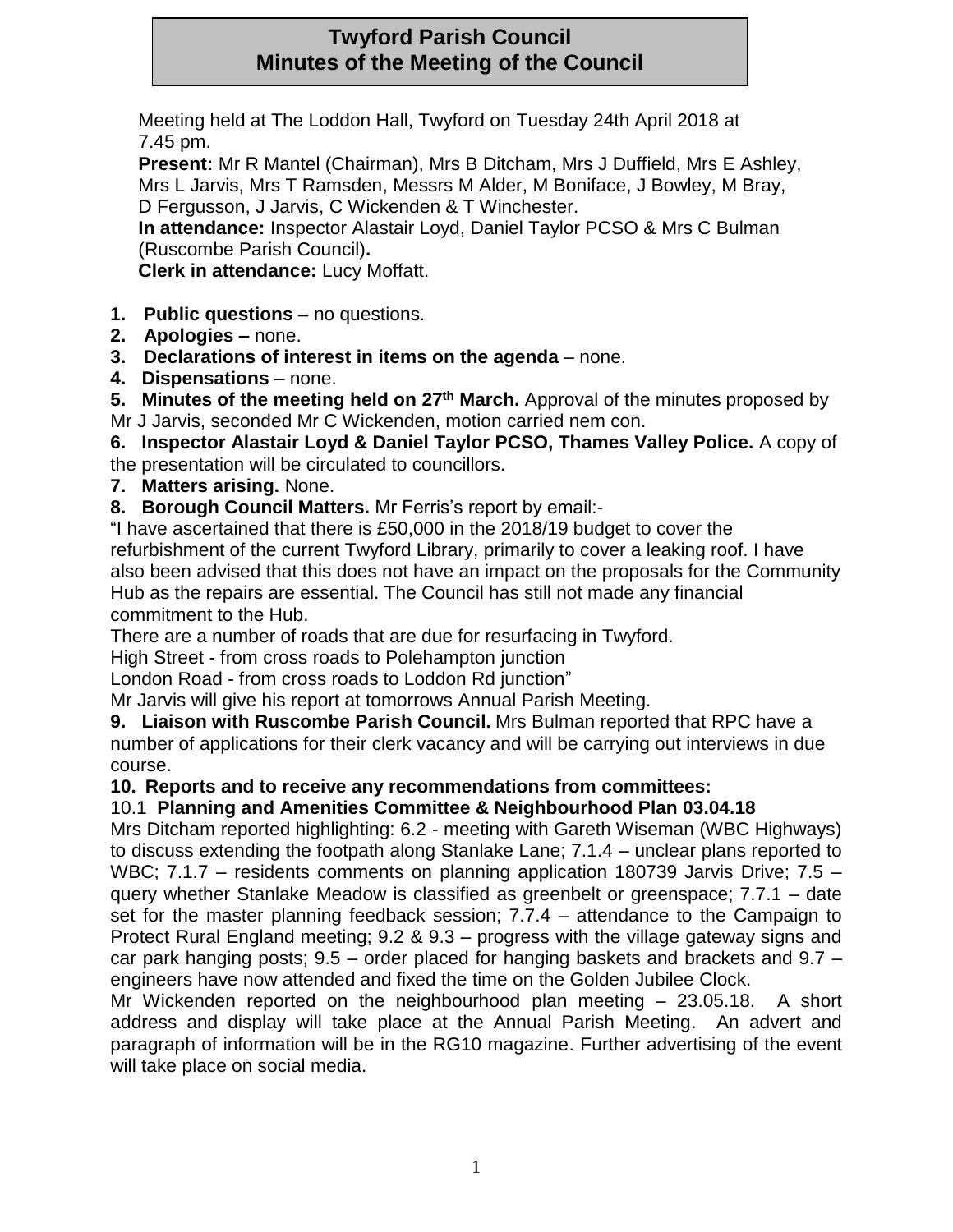## 10.2 **Parish Lands Committee & Fete sub-committee 10.04.18**

Mrs E Ashley reported highlighting: 11.8 – permission given for a charity event on KGVR; 7.1 – Ranger works completed; 7.3 – KGVR tree works scheduled and enquiry for regular use of one of the football pitches - possible requirement to upgrade the KGVR football goals; 11.7 – consultation with residents to position bottle banks at Wargrave Road/Longfield Road car park; 14.0 – Mr Bray volunteered to co-ordinate the Classic car show at the Village Fete.

The Committee **RECOMMENDS to Full Council** payment of the invoice of £1,514.37 for the skate park electricity. Motion carried unanimously.

#### 10.3 **Finance and General Purposes Committee 17.04.18**

Mr Winchester gave a summary of the Finance Committee meeting. The Budget and Capital Statement to 31.03.18 and Annual Parish Meeting Financial Report had been circulated.

The Committee **RECOMMENDS to Full Council** to increase the Assistant Clerk's hours by 6 per week. After a lengthy discussion Mr D Fergusson made a proposal to amend the motion to read 'The Committee **RECOMMENDS to Full Council** to temporarily increase the Assistant Clerk's hours by 6 per week to be reviewed after 6 months.' Mr M Boniface seconded the proposal. Agreed to amend the proposal carried nem con. A vote was then taken on the amended proposal.

The Committee **RECOMMENDS to Full Council** to temporarily increase the Assistant Clerk's hours by 6 per week to be reviewed after 6 months. Motion carried nem con.

The Committee **RECOMMENDS to Full Council** to use a TPC facebook profile as an electronic noticeboard. Motion carried 13 for, 1 against.

The Committee **RECOMMENDS to Full Council** approval of the amended Code of Conduct. Motion carried unanimously.

The Committee **RECOMMENDS to Full Council** amended Document Management Procedures policy. Motion carried nem con.

The Committee **RECOMMENDS to Full Council** approval of the Snow / Grit policy. Motion carried unanimously.

The Committee **RECOMMENDS to Full Council** to defer consideration of a grant to Twyford Tennis Club until after the outcome of the Lawn Tennis Association grant request is heard. After some discussion as to whether the LTA grant match funds it was proposed Mr D Fergusson, seconded Mr T Winchester to **RECOMMEND to Full Council** to refer the grant application back to the Finance Committee. Motion carried nem con.

The committee **RECOMMENDS to Full Council** to make no grant to Home Start. The decision was based on the Home Start reserves of £75,000. Motion carried unanimously.

The committee **RECOMMENDS to Full Council** to appoint a representative onto the judging panel for the Twyford Together Awards. Motion carried unanimously. To appoint a named representative at the May Annual Meeting of the Council.

A staffing matter will be discussed confidentially under part 2 at the end of the meeting.

## 10.4 **Parking Advisory Committee (no meeting)**

## 10.5 **Other representatives reports**

10.5.1 Twinning meeting – Mrs E Ashley reported on the Twinning weekend and gave a review of the recent meeting. Minutes have been circulated. Mr Mantel reported that according to the Twinning Association constitution there are two places to be filled by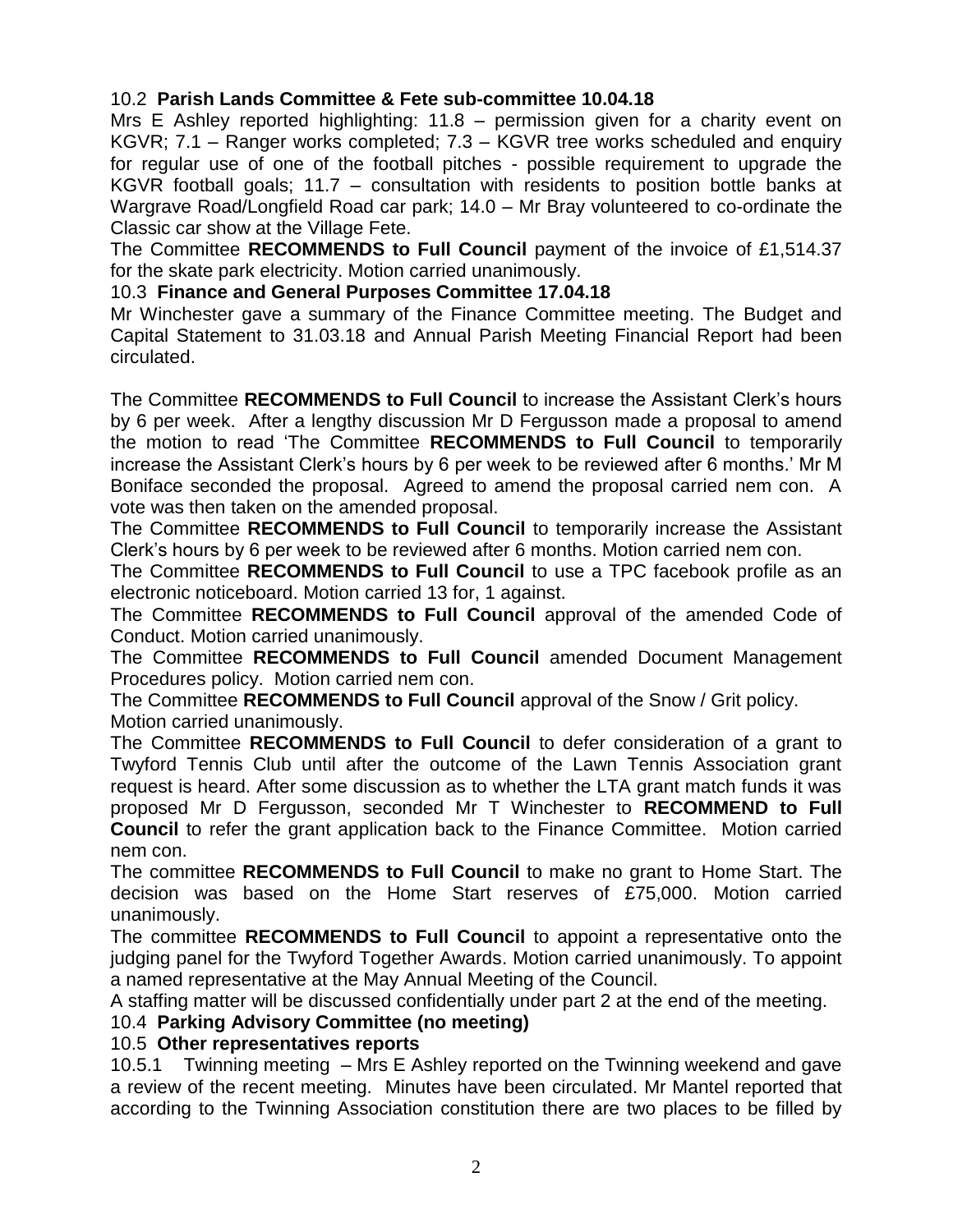TPC. Agreed to appoint a second representative. Mr R Mantel proposed Mrs B Ditcham, seconded Mr T Winchester and the motion was carried nem con.

10.5.2 Community Hub meeting – Mr J Bowley reported that a meeting had been held with the WBC Chief Executive and Mr Mantel had attended on his behalf. It was agreed to appoint a back up representative for the series of forthcoming meetings to attend if Mr Bowley is unable to. Mr C Wickenden proposed by Mr R Mantel, seconded Mr M Alder, carried nem con. The next meeting will be held on  $16<sup>th</sup>$  May at 2pm.

10.5.3 Twyford in Bloom meeting 11.04.18 Mr M Bray reported. Julie Graham the area representative for Thames and Chiltern In Bloom gave information on improving on last years entry. A yearly log of what's going on in the village was suggested. Generally the WOW! factor is required. Mrs Ditcham reported that the Brownies are interested in being involved with the Polehampton Building garden tidy up. This will show educational/community involvement.

Mrs J Duffield commented on the general appearance of the long grass around the village saying that this must be detrimental to the village. Agreed to refer to Planning and Amenities.

10.5.4 Twyford Together AGM 17.04.18 – Mrs B Ditcham gave a brief overview of the AGM.

**11. Clerk's report** The clerk reported that the notice period for a byelection has passed and the councillor vacancy can now be filled by co-option. An allotment holder reported asbestos on a nearby plot and the clerk had obtained a quote for it to be removed and disposed of at a cost of £537.60. Agreed to refer to the Parish Lands Committee.

**12. Items to be discussed at the next meeting** – no items.

#### **13. Correspondence (circulated to councillors by email):**

13.1 Wokingham Borough Mayor' - Protocol Information For all Parish Councillors (circulated 27.03.18). Noted.

13.2 Twyford Twinning Meeting Agenda 12.04.18 (circulated 28.03.18). Noted.

13.3 WBC Joint public protection committee agrees priorities for 2018/19 (circulated 29.03.18). Noted.

13.4 WBC Local elections 2018 Fact Pack (circulated 29.03.18). Noted.

13.5 Police and Crime Commissioner Newsletter - April 2018 (circulated 04.04.18). Noted.

13.6 WBC News: Council Submits Planning Application For Second Phase Of Winnersh Relief Road (circulated 04.04.18). Noted.

13.7 Borough Parish Liaison Forum minutes 26.03.18 (circulated 06.04.18). Noted.

13.8 Community Conference (circulated 06.04.18). Noted.

13.9 WBC - Corrected version of news release: Infrastructure Funding Bid (circulated 06.04.18). Noted.

13.10 WBC News: Improvements to customer services for all residents (circulated 06.04.18). Noted.

13.11 Twinning Meeting 12.04.18 (circulated 12.04.18). Noted.

13.12 Ruscombe Map (circulated 18.04.18). Noted.

13.13 WBC NEWS: Easter bike bonanza gets 100 people on their bikes (circulated 18.04.18). Noted.

13.14 Borough Parish Liaison Forum - 26 March CIL slide (circulated 18.04.18). Noted.

13.15 Notification of statements of Persons Nominated (circulated 18.04.18). Noted.

**14. List of authorised payments** – list dated 24.04.18. Approval proposed Mr J Jarvis, seconded Mr T Winchester. Motion carried unanimously.